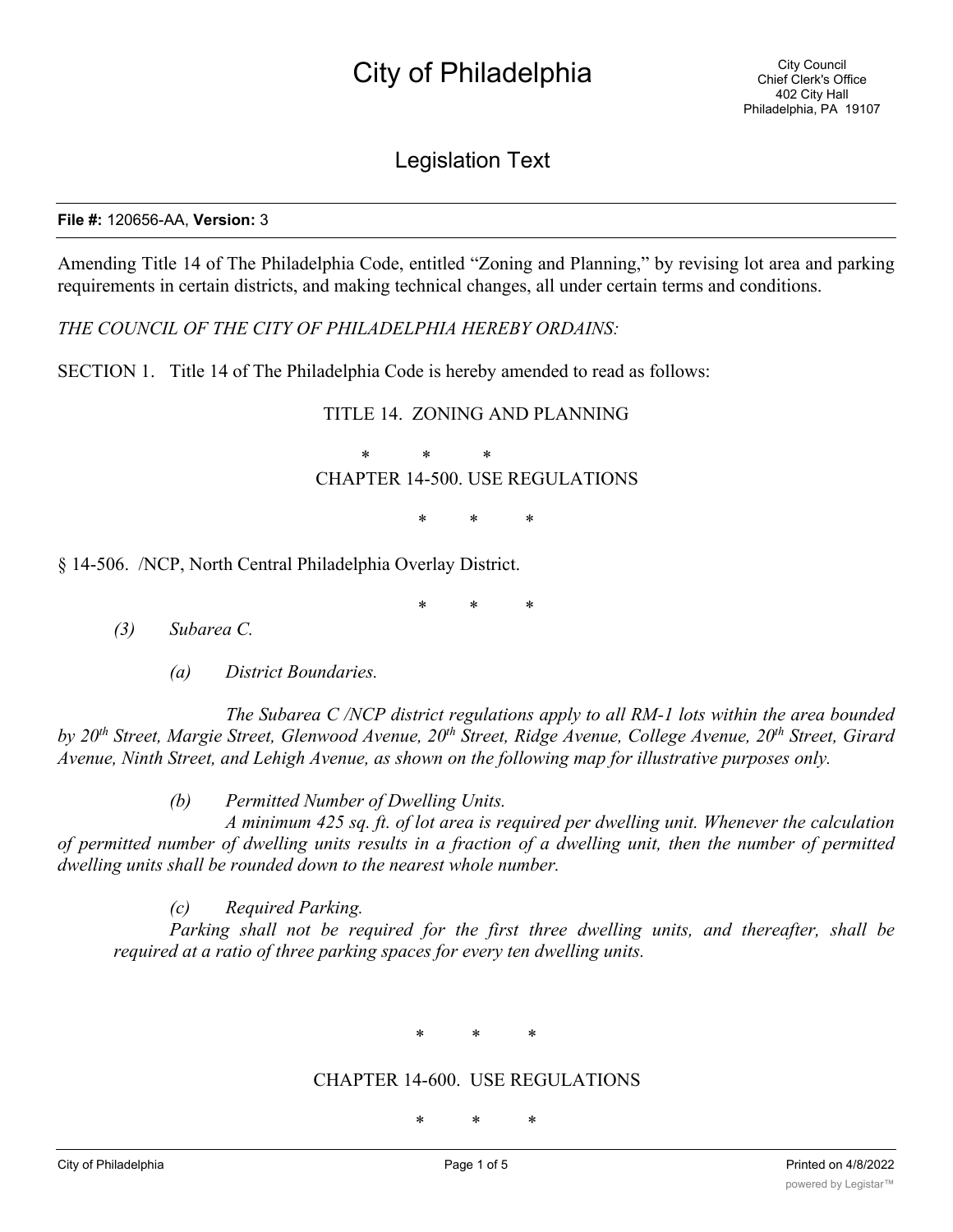§14-602 Use Tables.

(3) Residential Districts.

(a) Notes for Table 14-602-1.

[1] A minimum 360 sq. ft. of lot area is required per dwelling unit for the first 1,440 sq. ft. of lot area. A minimum of 480 sq. ft. of lot area is required per dwelling unit for the lot area in excess of 1,440 sq. ft. Whenever the calculation of permitted number of dwelling units results in a fraction of a dwelling unit, then the number of permitted dwelling units shall be rounded down to the nearest whole number.

\* \* \*

\* \* \*

\* \* \*

(4) Commercial Districts \* \* \* (a) Notes for Table 14-602-2.

\* \* \*

[2] A minimum 360 sq. ft. of lot area is required per dwelling unit for the first 1,440 sq. ft of lot area.*, and* A *a* minimum of 480 sq. ft. of lot area is required per dwelling unit for the lot area in excess of 1,440 sq. ft. Whenever the calculation of permitted number of dwelling units results in a fraction of a dwelling unit, then the number of permitted dwelling units shall be rounded down to the nearest whole number.

\* \* \*

### CHAPTER 14-800. PARKING AND LOADING

\* \* \*

§14-802. Motor Vehicle Parking Ratios.

\* \* \*

### **Table 14-802-1: Required Parking in Residential Districts**

| <b>Minimum Required Parking Spaces</b> (spaces per unit/sq. ft. of gross floor area/be |  |                         |
|----------------------------------------------------------------------------------------|--|-------------------------|
| <b>RSD-1/2/3 RSA-1/2/3 RT/RSA-4/5 RM-1</b><br>$RMX-1$                                  |  | <b>RM-2/3/4 RMX-2/3</b> |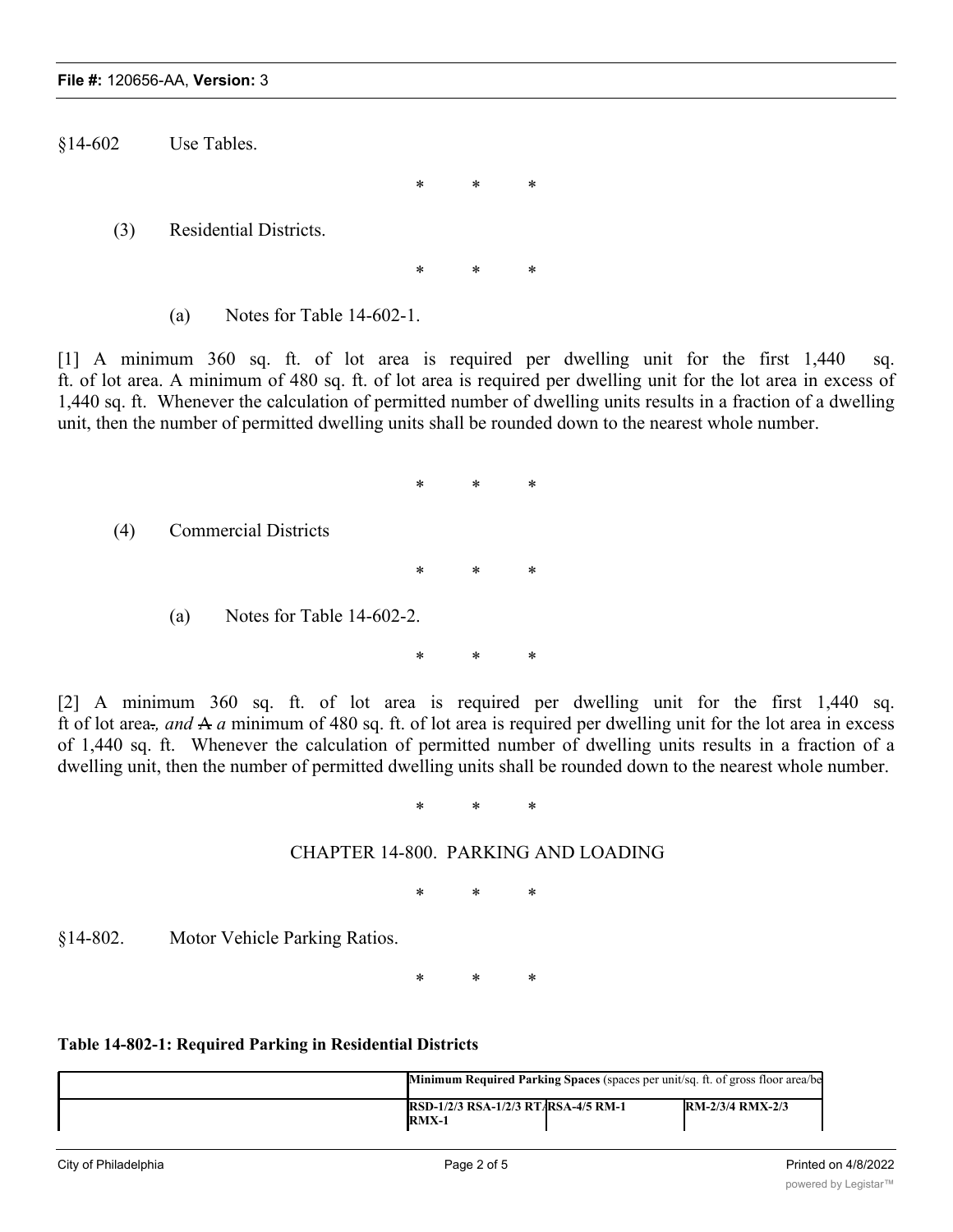#### **File #:** 120656-AA, **Version:** 3

| <b>Residential Use Category (as noted below)</b>               |                              |                                                                                                                                                                               |                                                                                    |
|----------------------------------------------------------------|------------------------------|-------------------------------------------------------------------------------------------------------------------------------------------------------------------------------|------------------------------------------------------------------------------------|
| Household Living (as noted below)                              |                              |                                                                                                                                                                               |                                                                                    |
| Single-Family                                                  | 1/unit                       |                                                                                                                                                                               | O.                                                                                 |
| Two-Family                                                     | $1/$ unit                    |                                                                                                                                                                               | $1/2$ units                                                                        |
| Multi-Family                                                   | 1/unit                       |                                                                                                                                                                               | $3/10$ units                                                                       |
| Group Living (except as noted below)                           | 1/10 permanent beds          | 1/10 permanent beds                                                                                                                                                           | 1/10 permanent beds                                                                |
| Single-Room Residence                                          | $1/20$ units + 1; min. 2     | $1/20$ units $+1$ ; min. 2                                                                                                                                                    |                                                                                    |
| Public, Civic, and Institutional Use Category (as noted below) |                              |                                                                                                                                                                               |                                                                                    |
| Religious Assembly                                             | whichever is greater         | 1/10 seats or 1/1,000 sq. ft. 1/10 seats or 1/1,000 sq. ft. 1/10 seats or 1/1,000 sq. ft.<br>whichever is greater<br>whichever is greater                                     |                                                                                    |
| Wireless Service Facility                                      |                              |                                                                                                                                                                               |                                                                                    |
| Commercial Services Use Category (as noted below)              |                              |                                                                                                                                                                               |                                                                                    |
| Assembly and Entertainment                                     | whichever is greater         | $1/10$ seats or $1/1,000$ sq. ft. The greater of (a) none for The greater of (a) none for<br>none for first 2,500 sq. ft. tl(b) none for first 4,000 sq.<br>$1/1,000$ sq. ft. | 100 seats then 1/10 seats or first 200 seats then 1/10 sea<br>then 1/1,000 sq. ft. |
| Urban Agriculture Use Category (as noted below)                |                              |                                                                                                                                                                               |                                                                                    |
| Market or Community-Supported Farm                             | $5,000$ sq. ft., otherwise 2 | None if lot area is less than None if lot area is less than None if lot area is less than<br>5,000 sq. ft., otherwise 2                                                       | $5,000$ sq. ft., otherwise 2                                                       |
| <b>All Other Uses</b>                                          |                              |                                                                                                                                                                               |                                                                                    |
| All Other Uses                                                 | $\overline{1/1,000}$ sq. ft. | None for first 2,500 sq. ft., None for first 4,000 sq. ft.,<br>$1/1,000$ sq. ft.                                                                                              | $1/1,000$ sq. ft.                                                                  |

**Minimum Required Parking Spaces** (spaces per unit/sq. ft. of gross floor area/beds/seats)

\* \* \*

### **Table 14-802-2: Required Parking in Commercial Districts (Except CMX-1, CA-1, and CA-2)**

|                                                                | Minimum Required Parking Spaces (spaces per unit/sq. ft. of gross floor area/be |                         |                                                                                     |  |
|----------------------------------------------------------------|---------------------------------------------------------------------------------|-------------------------|-------------------------------------------------------------------------------------|--|
|                                                                | CMX-2/2.5                                                                       | $CMX-3$                 | $CMX-4/5$                                                                           |  |
| Residential Use Category (as noted below)                      |                                                                                 |                         |                                                                                     |  |
| Household Living (except as noted below)                       |                                                                                 | $3/10$ units            | 0                                                                                   |  |
| Multi-Family                                                   |                                                                                 | $3/10$ units            | $3/10$ units                                                                        |  |
| Caretaker Quarters                                             |                                                                                 |                         |                                                                                     |  |
| Group Living (except as noted below)                           | 1/10 permanent beds                                                             | 1/10 permanent beds     | $\bf{I}$                                                                            |  |
| Single-Room Residence                                          | $1/20$ units $+1$ ; min.2                                                       | $1/20$ units + 1; min.2 | $\mathbf{I}$                                                                        |  |
| Public, Civic, and Institutional Use Category (as noted below) |                                                                                 |                         |                                                                                     |  |
| Detention and Correctional Facilities                          | $1/1,000$ sq. ft.                                                               | $1/1,000$ sq. ft.       | $1/1,000$ sq. ft.                                                                   |  |
| <b>Educational Facilities</b>                                  | $1/1,000$ sq. ft.                                                               | $1/1,000$ sq. ft.       | $1/1,000$ sq. ft.                                                                   |  |
| Fraternal Organization                                         | $1/300$ sq. ft.                                                                 | $1/500$ sq. ft.         | $1/1,000$ sq. ft.                                                                   |  |
| Hospital                                                       | 1/4 bed design capacity                                                         | 1/4 bed design capacity | 1/4 bed design capacity                                                             |  |
| Libraries and Cultural Exhibits                                | $1/1000$ sq. ft.                                                                | then $1/1,000$ sq. ft.  | None for the first 4,000 sq. None for the first 10,000 sq<br>then $1/1,000$ sq. ft. |  |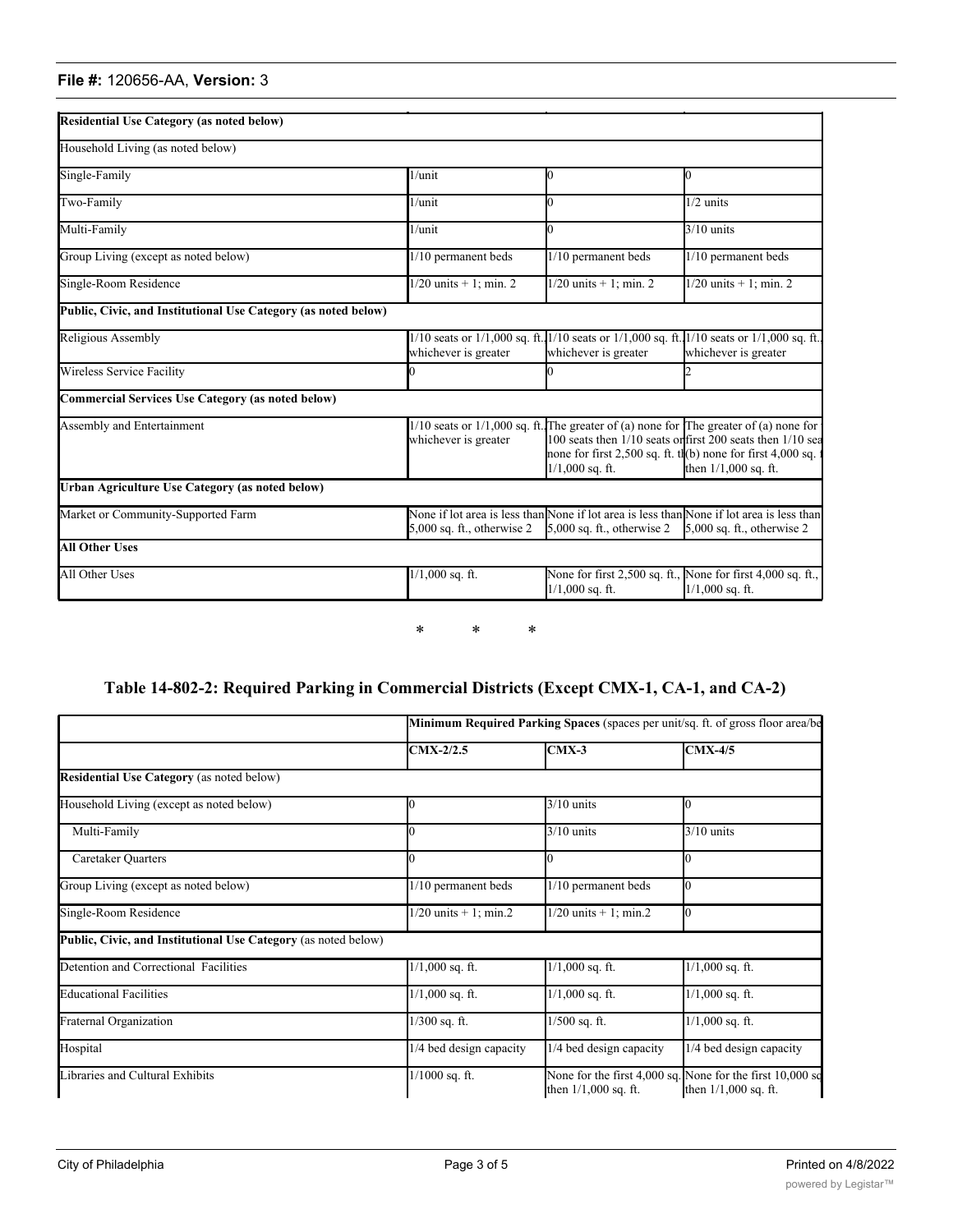## **File #:** 120656-AA, **Version:** 3

| Religious Assembly                                                               |                                                                                                          |                                                                                                          | $1/10$ seats or $1/1,000$ sq. ft. $1/10$ seats or $1/1,000$ sq. ft. The greater of (a) none for                                                                                                     |
|----------------------------------------------------------------------------------|----------------------------------------------------------------------------------------------------------|----------------------------------------------------------------------------------------------------------|-----------------------------------------------------------------------------------------------------------------------------------------------------------------------------------------------------|
|                                                                                  | whichever is greater                                                                                     | whichever is greater                                                                                     | first 400 seats then 1/10 sea<br>$(b)$ none for the first $10,000$<br>ft. then 1/1,000 sq. ft.                                                                                                      |
| <b>Safety Services</b>                                                           | $1/1,000$ sq. ft.                                                                                        | $1/1,000$ sq. ft.                                                                                        | $1/1,000$ sq. ft.                                                                                                                                                                                   |
| <b>Transit Station</b>                                                           | 0                                                                                                        | $\overline{0}$                                                                                           | 0                                                                                                                                                                                                   |
| Utilities and Services, Basic                                                    | $1/2,000$ sq. ft.                                                                                        | $1/2,000$ sq. ft.                                                                                        | $1/2,000$ sq. ft.                                                                                                                                                                                   |
| Utilities and Services, Major                                                    | $1/2,000$ sq. ft.                                                                                        | $1/2,000$ sq. ft.                                                                                        | $1/2,000$ sq. ft.                                                                                                                                                                                   |
| Wireless Service Facility                                                        |                                                                                                          |                                                                                                          | 0                                                                                                                                                                                                   |
| <b>Office Use Category</b> (as noted below)                                      |                                                                                                          |                                                                                                          |                                                                                                                                                                                                     |
| All Office Uses                                                                  | 0                                                                                                        | 0                                                                                                        | 0                                                                                                                                                                                                   |
| Retail Sales Use Category (as noted below)                                       |                                                                                                          |                                                                                                          |                                                                                                                                                                                                     |
| <b>All Retail Sales Uses</b>                                                     | 0                                                                                                        | $\Omega$                                                                                                 | 0                                                                                                                                                                                                   |
| Commercial Services (as noted below)                                             |                                                                                                          |                                                                                                          |                                                                                                                                                                                                     |
| <b>Adult-Oriented Service</b>                                                    | Ю                                                                                                        | 0                                                                                                        | 0                                                                                                                                                                                                   |
| <b>Animal Services</b>                                                           |                                                                                                          |                                                                                                          | 0                                                                                                                                                                                                   |
| Assembly and Entertainment                                                       | whichever is greater                                                                                     | whichever is greater                                                                                     | $1/10$ seats or $1/1,000$ sq. ft. $1/10$ seats or $1/1,000$ sq. ft. The greater of (a) none for<br>first 400 seats then 1/10 sea<br>$(b)$ none for the first $10,000$<br>ft. then $1/1,000$ sq. ft. |
| <b>Building Services</b>                                                         | 0                                                                                                        | 0                                                                                                        |                                                                                                                                                                                                     |
| <b>Business Support</b>                                                          |                                                                                                          |                                                                                                          | 0                                                                                                                                                                                                   |
| Day Care                                                                         |                                                                                                          |                                                                                                          | 0                                                                                                                                                                                                   |
| Eating and Drinking Establishments                                               |                                                                                                          |                                                                                                          | 0                                                                                                                                                                                                   |
| <b>Financial Services</b>                                                        |                                                                                                          |                                                                                                          | O.                                                                                                                                                                                                  |
| Funeral and Mortuary Services                                                    | 0                                                                                                        | 0                                                                                                        | 0                                                                                                                                                                                                   |
| Maintenance and Repair of Consumer Goods                                         | 0                                                                                                        |                                                                                                          | 0                                                                                                                                                                                                   |
| <b>Personal Services</b>                                                         |                                                                                                          |                                                                                                          | 0                                                                                                                                                                                                   |
| Radio, Television, and Recording Services                                        |                                                                                                          |                                                                                                          | 0                                                                                                                                                                                                   |
| Visitor Accommodations                                                           |                                                                                                          |                                                                                                          |                                                                                                                                                                                                     |
| Vehicle and Vehicular Equipment Sales and Services Use Category (as noted below) |                                                                                                          |                                                                                                          |                                                                                                                                                                                                     |
| Commercial Vehicle Repair and Maintenance                                        | $2/$ repair bay or 300 sq. ft. $2/$ repair bay or 300 sq. ft. 0<br>repair space, whichever is<br>greater | repair space, whichever is<br>greater                                                                    |                                                                                                                                                                                                     |
| Personal Vehicle Repair and Maintenance                                          | repair space, whichever is<br>greater                                                                    | $2/$ repair bay or 300 sq. ft. $2/$ repair bay or 300 sq. ft. 0<br>repair space, whichever is<br>greater |                                                                                                                                                                                                     |
| All Other Vehicle and Vehicular Equipment Sales<br>and Services Uses             | $1/2,000$ sq. ft.                                                                                        | $1/2,000$ sq. ft.                                                                                        | 0                                                                                                                                                                                                   |
| Wholesale, Distribution, and Storage Use Category (as noted below)               |                                                                                                          |                                                                                                          |                                                                                                                                                                                                     |
| Moving and Storage Facilities                                                    | $1/1,500$ sq. ft.                                                                                        | $1/2,000$ sq. ft.                                                                                        | $1/3,000$ sq. ft.                                                                                                                                                                                   |
| Industrial Use Category (as noted below)                                         |                                                                                                          |                                                                                                          |                                                                                                                                                                                                     |
| Artist Studios and Artisan Manufacturing                                         | 1/300 sq. ft.                                                                                            | $1/800$ sq. ft.                                                                                          | None for the first 7,500 sq.<br>then $1/2,000$ sq. ft.                                                                                                                                              |
| Research and Development                                                         | 1/300 sq. ft.                                                                                            | $1/800$ sq. ft.                                                                                          | None for the first 7,500 sq.<br>then 1/2,000 sq. ft.                                                                                                                                                |

Hospital 1/4 bed design capacity 1/4 bed design capacity 1/4 bed design capacity 1/4 bed design capacity 1/4  $\mu$ 

**Urban Agriculture Use Category** (as noted below)